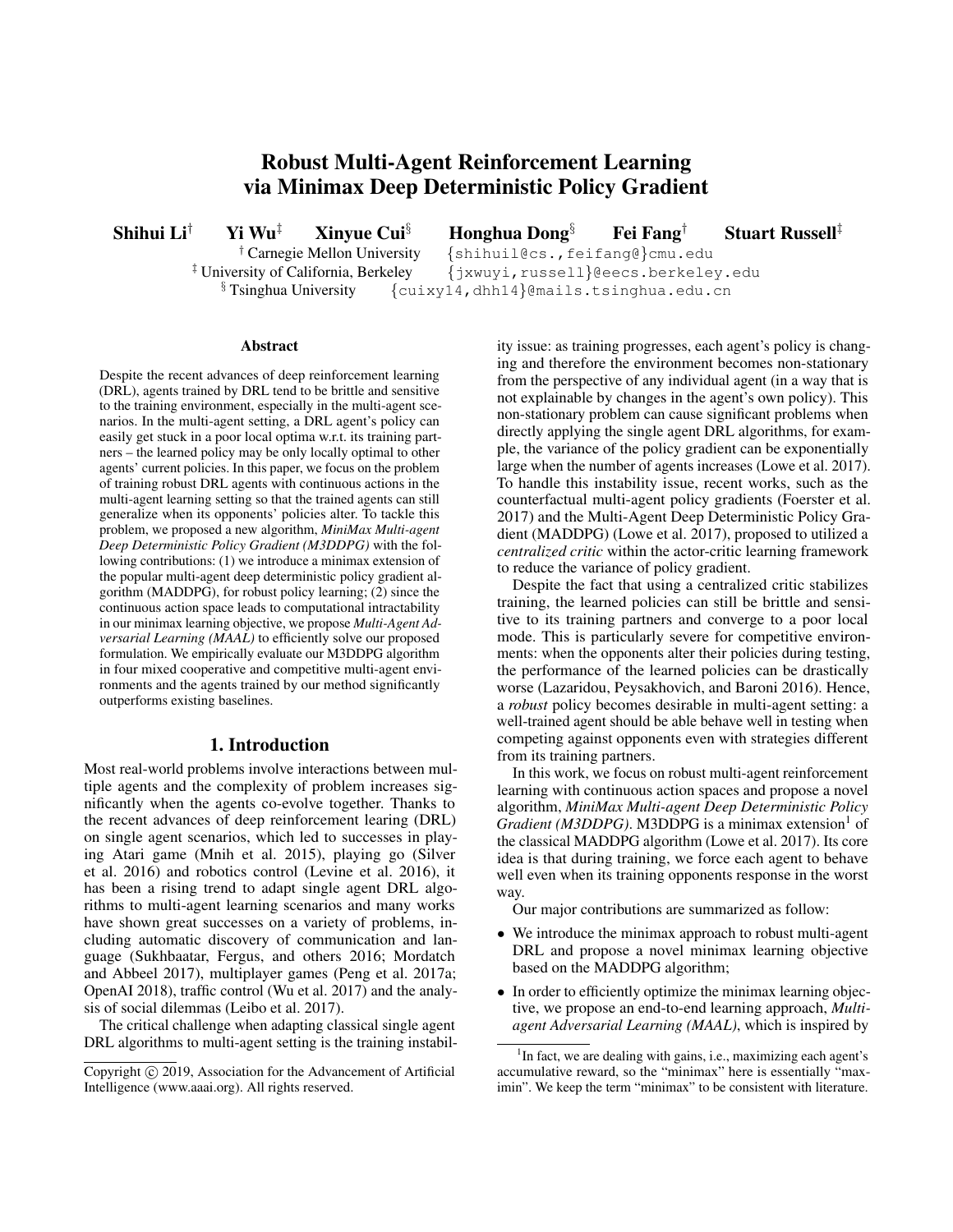the *adversarial training* (Goodfellow, Shlens, and Szegedy  $2014$ ) technique<sup>2</sup>.

• We empirically evaluate our proposed M3DDPG algorithm on four mixed cooperative and competitive environments and the agents trained by M3DDPG outperform baseline policies on all these environments.

In the rest of the paper, we will firstly present related works in section 2. Notations and standard algorithms are described in section 3. Our main algorithm, M3DDPG, is introduced in section 4. Experimental results are in section 5.

## 2. Related Work

Multi-agent reinforcement learning (Littman 1994) has been a long-standing field in AI (Hu, Wellman, and others 1998; Busoniu, Babuska, and De Schutter 2008). Recent works in DRL use deep neural networks to approximately represent policy and value functions. Inspired by the success of DRL in single-agent settings, many DRL-based multi-agent learning algorithms have been proposed. Forester et al. (2016b) and He et al. (2016) extended the deep Q-learning to multiagent setting; Peng et al. (2017a) proposed a centralized policy learning algorithm based on actor-critic policy gradient; Forester et al. (2016a) developed a decentralized multi-agent policy gradient algorithm with centralized baseline; Lowe et al. (2017) extended DDPG to multi-agent setting with a centralized Q function; Wei et al. (2018) and Grau-Moya (2018) proposed multi-agent variants of the soft-Q-learning algorithm (Haarnoja et al. 2017); Yang et al. (2018) focused on multi-agent reinforcement learning on a very large population of agents. Our M3DDPG algorithm is built on top of MAD-DPG and inherits the decentralized policy and centralized critic framework.

Minimax is a fundamental concept in game theory and can be applied to general decision-making under uncertainty, prescribing a strategy that minimizes the possible loss for a worst case scenario (Osborne and others 2004). Minimax was firstly introduced to multi-agent reinforcement learning as minimax Q-learning by Littman (1994). More recently, some works combine the minimax framework and the DRL techniques to find Nash equilibrium in two player zero-sum games (Foerster et al. 2018; Pérolat et al. 2016; Grau-Moya, Leibfried, and Bou-Ammar 2018). In our work, we utilize the minimax idea for the purpose of robust policy learning.

Robust reinforcement learning was originally introduced by Morimoto et al. (2005) considering the generalization ability of the learned policy in the single-agent setting. This problem is also studied recently with deep neural networks, such as adding random noise to input (Tobin et al. 2017) or dynamics (Peng et al. 2017b) during training. Besides adding random noise, some other works implicitly adopt the minimax idea by utilizing the "worst noise" (Pinto et al. 2017; Mandlekar et al. 2017). These works force the learned policy to work well even under the worst case perturbations and are typically under the name of "adversarial reinforcement learning", despite the fact that the original adversarial

reinforcement learning problem was introduced in the setting of multi-agent learning (Uther and Veloso 1997). In our M3DDPG algorithm, we focus on the problem of learning polices that is robust to opponents with different strategies.

Within the minimax framework, finding the worst case scenario is a critical component. Lanctot et al. (2017) proposed an iterative approach that alternatively computes the best response policy while fixes the other. Gao et al. (Gao, Mueller, and Hayward 2018) replace "mean" in the temporal difference learning rule with "minimum". In our work, we proposed MAAL, which is a general, efficient and fully end-to-end learning approach. MAAL is motivated by adversarial training (Goodfellow, Shlens, and Szegedy 2014) and suitable for arbitrary number of agents. The core idea of MAAL is approximating the minimization in our minmax objective by a single gradient descent step. The idea of one-step-gradient approximation was also explored in metalearning (Finn, Abbeel, and Levine 2017).

## 3. Background and Preliminary

In this section, we describe our problem setting and the standard algorithms. Most of the definitions and notations follow the original MADDPG paper (Lowe et al. 2017).

#### Markov Games

We consider a multi-agent extension of Markov decision processes (MDPs) called partially observable Markov games (Littman 1994). A Markov game for  $N$  agents is defined by a set of states  $S$  describing the possible configurations of all agents, a set of actions  $A_1, ..., A_N$  and a set of observations  $\mathcal{O}_1, ..., \mathcal{O}_N$  for each agent. To choose actions, each agent *i* uses a stochastic policy  $\pi_{\theta_i}$ :  $\mathcal{O}_i \times \mathcal{A}_i \mapsto [0,1]$  parameterized by  $\theta_i$ , which produces the next state according to the state transition function  $\mathcal{T}: \mathcal{S} \times \mathcal{A}_1 \times ... \times \mathcal{A}_N \mapsto \mathcal{S}$ . Each agent  $i$  obtains rewards as a function of the state and agent's action  $r_i : S \times A_i \mapsto \mathbb{R}$ , and receives a private observation correlated with the state  $o_i : S \mapsto \mathcal{O}_i$ . The initial states are determined by a distribution  $\rho : \mathcal{S} \mapsto [0, 1]$ . Each agent  $i$  aims to maximize its own total expected return  $R_i = \sum_{t=0}^{T} \gamma^t r_i^t$  where  $\gamma$  is a discount factor and T is the time horizon.

To minimize notation, in the following discussion we will often omit  $\theta$  from the subscript of  $\pi$ .

## Q-Learning and Deep Q-Networks (DQN)

Q-Learning and DQN (Mnih et al. 2015) are popular methods in reinforcement learning and have been previously applied to multi-agent settings (Foerster et al. 2016a; Tesauro 2004). Q-Learning makes use of an action-value function for policy  $\pi$  as  $Q^{\pi}(s, a) = \mathbb{E}[R|s^t = s, a^t = a]$ . This Q function can be recursively rewritten as  $Q^{\pi}(s, a) = \mathbb{E}_{s}[r(s, a) +$  $\gamma \mathbb{E}_{a' \sim \pi}[Q^{\pi}(s', a')]$ . DQN learns the action-value function  $Q^*$  corresponding to the optimal policy by minimizing the loss:

$$
\mathcal{L}(\theta) = \mathbb{E}_{s,a,r,s'}[(Q^*(s,a|\theta) - y)^2],
$$
  
where  $y = r + \gamma \max_{a'} \bar{Q}^*(s', a').$  (1)

<sup>&</sup>lt;sup>2</sup>The connection between MAAL and adversarial training will be discussed in details at the end of section 4.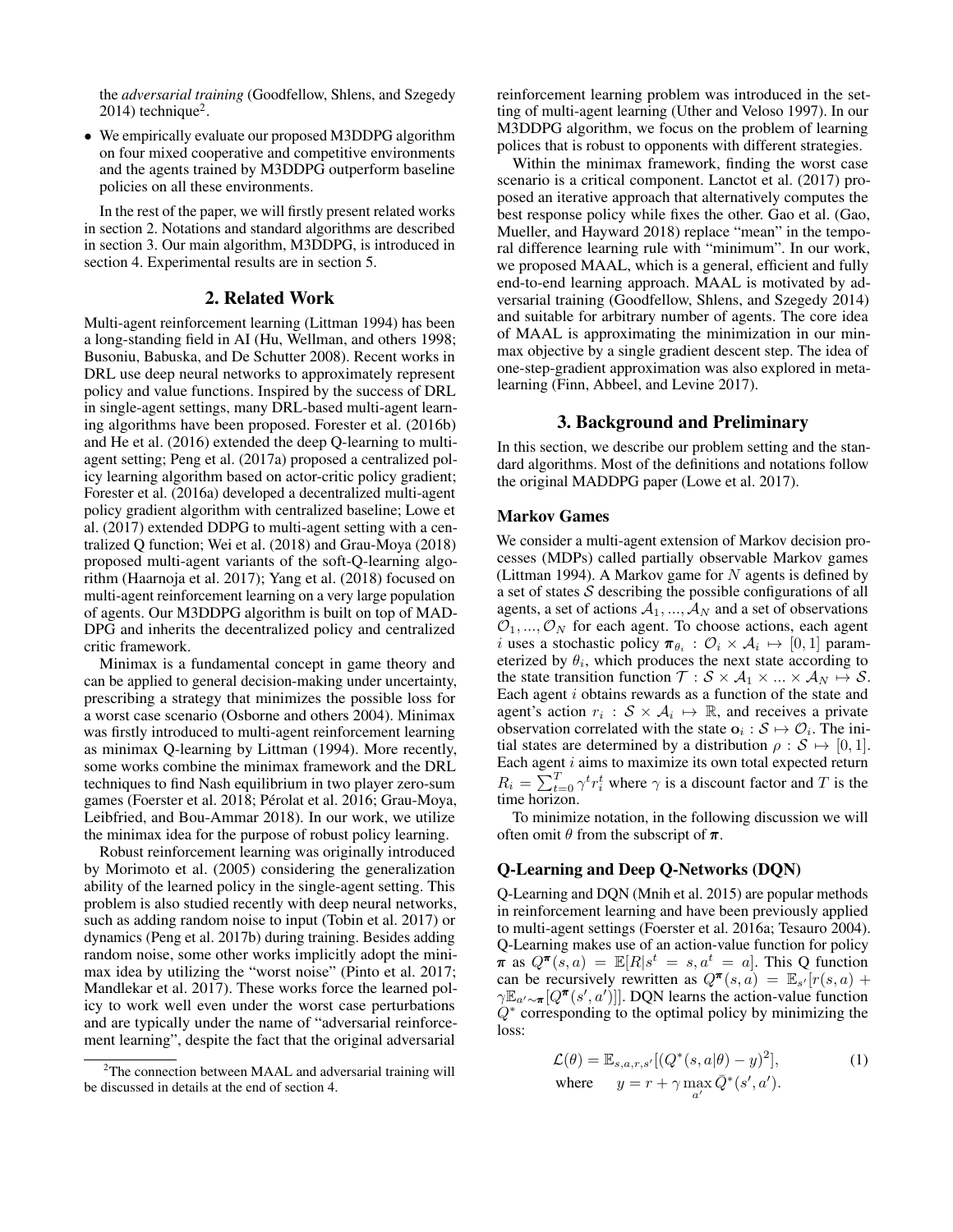$\overline{Q}$  is a target Q function whose parameters are periodically updated with the most recent  $\theta$ , which helps stabilize learning. Another crucial component of stabilizing DQN is the use of an experience replay buffer  $D$  containing tuples  $(s, a, r, s')$ . Q-learning algorithm is most suitable for DRL agents with discrete action spaces.

#### Policy Gradient (PG) Algorithms

Policy gradient methods is another popular choice for a variety of RL tasks. Let  $\rho^{\pi}$  denote discounted state visitation distribution for a policy  $\pi$ . The main idea of PG is to directly adjust the parameters  $\theta$  of the policy in order to maximize the objective  $J(\theta) = \mathbb{E}_{s \sim \rho^{\pi}, a \sim \pi_{\theta}}[R]$  by taking steps in the direction of  $\nabla_{\theta}J(\theta)$ . Using the Q function defined previously, the gradient of the policy can be written as (Sutton et al. 2000):

$$
\nabla_{\theta} J(\theta) = \mathbb{E}_{s \sim \rho^{\pi}, a \sim \pi_{\theta}} [\nabla_{\theta} \log \pi_{\theta}(a|s) Q^{\pi}(s, a)], \quad (2)
$$

where  $p^{\pi}$  is the state distribution. The policy gradient theorem has given rise to several practical algorithms, which often differ in how they estimate  $Q^{\pi}$ . For example, one can simply use a sample return  $R^t = \sum_{i=t}^{T} \gamma^{i-t} r_i$ , which leads to the REINFORCE algorithm (Williams 1992). Alternatively, one could learn an approximation of the true action-value function  $Q^{\pi}(s, a)$  called the *critic* and leads to a variety of *actor-critic* algorithms (Sutton and Barto 1998).

## Deterministic Policy Gradient (DPG) Algorithms

DPG algorithms extends the policy gradient algorithm to deterministic policies  $\mu_{\theta}$  :  $S \mapsto A$  (Silver et al. 2014). In particular, under certain conditions we can write the gradient of the objective  $J(\theta) = \mathbb{E}_{s \sim \rho^{\mu}}[R(s, a)]$  as:

$$
\nabla_{\theta} J(\theta) = \mathbb{E}_{s \sim \mathcal{D}} [\nabla_{\theta} \mu_{\theta}(s) \nabla_a Q^{\mu}(s, a)|_{a = \mu_{\theta}(s)}], \quad (3)
$$

where  $D$  is the replay buffer. Since this theorem relies on  $\nabla_a Q^{\mu}(s, a)$ , it requires the action space A (and thus the policy  $\mu$ ) be continuous.

*Deep deterministic policy gradient* (DDPG) (Lillicrap et al. 2015) is a variant of DPG where the policy  $\mu$  and critic  $Q^{\mu}$  are approximated with deep neural networks. DDPG is an off-policy algorithm, and samples trajectories from a replay buffer of experiences that are stored throughout training. DDPG also makes use of a target network, as in DQN (Mnih et al. 2015).

## Multi-Agent Deep Deterministic Policy Gradient

Directly applying single-agent RL algorithms to the multiagent setting by treating other agents as part of the environment is problematic as the environment appears nonstationary from the view of any one agent, violating Markov assumptions required for convergence. Particularly, this nonstationary issue is more severe in the case of DRL with neural networks as function approximators. The core idea of the MADDPG algorithm (Lowe et al. 2017) is learning a centralized Q function for each agent which conditions on global information to alleviate the non-stationary problem and stabilize training.

More concretely, consider a game with  $N$  agents with policies parameterized by  $\boldsymbol{\theta} = \{\theta_1, ..., \theta_N\}$ , and let  $\boldsymbol{\mu} =$ 

 $\{\boldsymbol{\mu}_1, ..., \boldsymbol{\mu}_N\}$  be the set of all agents' policies. Then we can write the gradient of the expected return for agent  $i$  with policy  $\mu_i$ ,  $J(\theta_i) = \mathbb{E}[R_i]$  as:

$$
\nabla_{\theta_i} J(\theta_i) = \mathbb{E}_{\mathbf{x}, a \sim \mathcal{D}} [\nabla_{\theta_i} \boldsymbol{\mu}_i(o_i) \nabla_{a_i} Q_i^{\boldsymbol{\mu}}(\mathbf{x}, a_1, ..., a_N)|_{a_i = \boldsymbol{\mu}_i(o_i)}] ,
$$
\n(4)

Here  $Q_i^{\pi}(\mathbf{x}, a_1, ..., a_N)$  is a *centralized action-value function* that takes as input the actions of all agents,  $a_1, \ldots, a_N$ , in addition to some state information  $x$  (i.e.,  $x =$  $(o_1, ..., o_N)$ , and outputs the Q-value for agent *i*. Let  $x'$  denote the next state from  $x$  after taking actions  $a_1, \ldots, a_N$ . The experience replay buffer  $D$  contains the tuples  $(x, x', a_1, \ldots, a_N, r_1, \ldots, r_N)$ , recording experiences of all agents. The centralized action-value function  $Q_i^{\mu}$  is updated as:

$$
\mathcal{L}(\theta_i) = \mathbb{E}_{\mathbf{x}, a, r, \mathbf{x}'} [(Q_i^{\mu}(\mathbf{x}, a_1, \dots, a_N) - y)^2],
$$
\n
$$
y = r_i + \gamma Q_i^{\mu'}(\mathbf{x}', a'_1, \dots, a'_N)|_{a'_j = \mu'_j(o_j)},
$$
\n(5)

where  $\boldsymbol{\mu}' = {\mu_{\theta'_1}, ..., \mu_{\theta'_N}}$  is the set of target policies with delayed parameters  $\theta_i'$ .

Note that the centralized Q function is only used during training. During decentralized execution, each policy  $\mu_{\theta_i}$ only takes local information  $o_i$  to produce an action.

## 4. Minimax Multi-Agent Deep Deterministic Policy Gradient (M3DDPG)

In this section, we introduce our proposed new algorithm, *Minimax Multi-agent Deep Deterministic Policy Gradient (M3DDPG)*, which is built on top of the MADDPG algorithm and particularly designed to improve the *robustness* of learned policies. Our M3DDPG algorithm contains two major novel components:

- Minimax Optimization Motivated by the minimax concept in game theory, we introduce minimax optimization into the learning objective;
- Multi-Agent Adversarial Learning The continuous action space results in computational intractability issue when optimizing our proposed minimax objective. Hence, we propose *Multi-Agent Adversarial Learning (MAAL)* to solve this optimization problem.

## Minimax Optimization

In multi-agent RL, the agents' policies can be very sensitive to their learning partner's policy. Particularly in competitive environments, the learned policies can be brittle when the opponents alter their strategies. For the purpose of learning robust policies, we propose to update policies considering the *worst situation*: during training, we optimize the accumulative reward for each agent  $i$  under the assumption that all other agents acts adversarially. This yields the minimax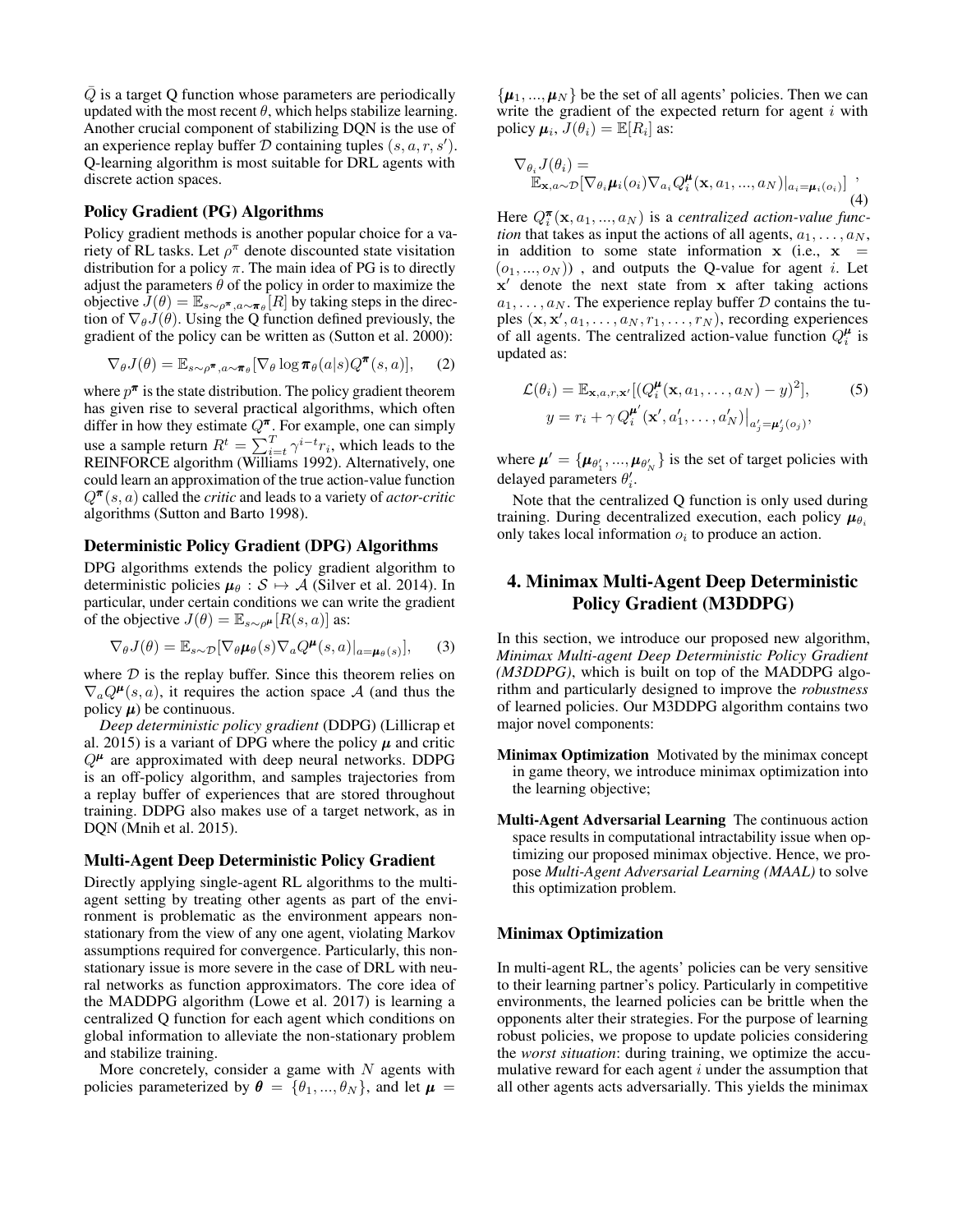learning objective  $\max_{\theta_i} J_M(\theta_i)$  where

$$
J_{\mathbf{M}}(\theta_i) = \mathbb{E}_{s \sim \rho^{\mu}} [R_i]
$$
  
= 
$$
\min_{a_{j \neq i}^t} \mathbb{E}_{s \sim \rho^{\mu}} \left[ \sum_{t=0}^T \gamma^t r_i(s^t, a_1^t, \dots, a_N^t) \Big|_{a_i^t = \mu(o_i^t)} \right]
$$
 (6)

$$
= \mathbb{E}_{s^0 \sim \rho} \left[ \min_{a_{j \neq i}^0} Q_{\mathbf{M},i}^{\mu}(s^0, a_1^0, \dots, a_N^0) \Big|_{a_i^0 = \mu(o_i^0)} \right].
$$
 (7)

Critically, in Eq. 6, state  $s^{t+1}$  at time  $t + 1$  depends not only on the dynamics  $\rho^{\mu}$  and the action  $\mu_i(o_i^t)$  but also on all the previous adversarial actions  $a_{j\neq i}^{t'}$  with  $t' \leq t$ . In Eq. 7, we derive the modified Q function  $Q_M^{\mu}(s, a_1, \dots, a_N)$ , which is naturally centralized and can be rewritten in a recursive form

$$
Q_{\mathbf{M},i}^{\mu}(s, a_1, ..., a_N) = r_i(s, a_1, ..., a_N) +
$$

$$
\gamma \mathbb{E}_{s'} \left[ \min_{a'_{j \neq i}} Q_{\mathbf{M},i}^{\mu}(s', a'_1, ..., a'_N) \Big|_{a'_i = \mu_i(s')} \right].
$$
 (8)

Importantly,  $Q_M^{\mu}(s, a_1, \ldots, a_N)$  conditions on the current state s as well as the *current actions*  $a_1, \ldots, a_N$  and represents the current reward plus the discounted worst case future return starting from the *next state*, s'. This definition brings the benefits that we can naturally apply off-policy temporal difference learning later to derive the update rule for  $Q_{\text{M}}^{\mu}$ .

Note that for each agent  $i$ , none of the adversarial actions depend on its parameter  $\theta_i$ , so we can directly apply the deterministic policy gradient theorem to compute  $\nabla_{\theta_i} J_{\mathbf{M}}(\theta_i)$  and use off-policy temporal difference to update the Q function. Thanks to the *centralized Q function* in MADDPG (Eq. 4), which takes in the actions from all the agents, our derivation naturally applies and is perfectly aligned with the MADDPG formulation (Eq. 4) by injecting a *minimization* over other agents' actions as follows:

$$
\nabla_{\theta_i} J_{\mathbf{M}}(\theta_i) = \n\mathbb{E}_{\mathbf{x} \sim \mathcal{D}} \begin{bmatrix}\n\nabla_{\theta_i} \boldsymbol{\mu}_i(o_i) \nabla_{a_i} Q_{\mathbf{M},i}^{\boldsymbol{\mu}}(\mathbf{x}, a_1^{\star}, \dots, a_i, \dots, a_N^{\star})| \\
a_i = \boldsymbol{\mu}_i(o_i) \\
a_j^{\star} \neq i = \arg \min_{a_j \neq i} Q_{\mathbf{M},i}^{\boldsymbol{\mu}}(\mathbf{x}, a_1, \dots, a_N)\n\end{bmatrix}
$$
\n(9)

,

where  $D$  denotes the replay buffer and  $x$  denotes the state information.

Correspondingly, we obtain the new Q function update rule by adding another minimization to Eq. 5 when computing the target Q value:

$$
\mathcal{L}(\theta_i) = \mathbb{E}_{\mathbf{x}, a, r, \mathbf{x}' \sim \mathcal{D}}[(Q_{\mathbf{M}, i}^{\boldsymbol{\mu}}(\mathbf{x}, a_1, \dots, a_N) - y)^2], \quad (10)
$$

$$
y = r_i + \gamma Q_{\mathbf{M}, i}^{\boldsymbol{\mu}'}(\mathbf{x}', a'^\star_1, \dots, a'_i, \dots, a'^\star_N)
$$

$$
a'_i = \boldsymbol{\mu}'_i(o_i),
$$

$$
a'^\star_{j \neq i} = \arg \min_{a'_{j \neq i}} Q_{\mathbf{M}, i}^{\boldsymbol{\mu}'}(\mathbf{x}', a'_1, \dots, a'_N),
$$

where  $\mu'_i$  denotes the target policy of agent i with delayed parameters  $\theta'_i$ , and  $Q_{\text{M},i}^{\mu'}$  denotes the target Q network for agent *i*. Combining Eq. 9 and Eq. 10 yields our proposed minimax learning framework.

#### Multi-Agent Adversarial Learning

The critical challenge in our proposed minimax learning framework is how to handle the embedded minimization in Eq. 9 and Eq. 10. Due to the continuous action space as well as the non-linearity of Q function, directly optimizing the minimization problem is computationally intractable. A naive approximate solution can be performing an inner-loop gradient descent whenever performing an update step of Eq. 9 or Eq. 10, but this is too computationally expensive for practical use. Here we introduce an efficient and end-to-end solution, multi-agent adversarial learning (MAAL). The main ideas of MAAL can be summarized in two steps: (1) approximate the non-linear Q function by a locally linear function; (2) replace the inner-loop minimization with a 1-step gradient descent. Note the core idea of MAAL, locally linearizing the Q function, is adapted from the recent *adversarial training* technique originally developed for supervised learning. We will discuss the connection between adversarial training and MAAL in the end of this section.

For conciseness, we first consider Eq. 10 and rewrite it into the following form with auxiliary variables  $\epsilon$ :

$$
y = r_i + \gamma Q_{\mathbf{M},i}^{\mu'}(\mathbf{x}', a'^\star_1, \dots, a'_i, \dots, a'^\star_N)
$$
(11)  
\n
$$
a'_k = \mu'_k(o_k), \quad \forall 1 \le k \le N
$$
  
\n
$$
a'^\star_j = a'_j + \epsilon_j, \quad \forall j \ne i
$$
  
\n
$$
\epsilon_{j \ne i} = \arg \min_{\epsilon_{j \ne i}} Q_{\mathbf{M},i}^{\mu'}(\mathbf{x}', a'_1 + \epsilon_1, \dots, a'_i, \dots, a'_N + \epsilon_N).
$$

Eq. 11 can be interpreted as we are now seeking for a set of *perturbations*  $\epsilon$  such that the perturbed actions  $a'^*$  decrease Q value the most. By linearizing the Q function at  $Q_{\mathbf{M},i}^{\mu}(\mathbf{x}, a'_1, \dots, a'_N)$ , the desired perturbation  $\epsilon_j$ can be locally approximated by the gradient direction at  $Q_{\mathbf{M},i}^{\mu}(\mathbf{x}, a'_1, \ldots, a'_N)$  w.r.t.  $a'_j$ . Then we use this local to derive an approximation  $\hat{\epsilon}_j$  to the worst case perturbation by taking a small gradient step:

$$
\forall j \neq i, \ \hat{\epsilon}_j = -\alpha \nabla_{a_j} Q_{\mathbf{M},i}^{\mathbf{\mu}'}(\mathbf{x}', a'_1, \dots, a_j, \dots, a'_N), \tag{12}
$$

where  $\alpha$  is a tunable coefficient representing the perturbation rate. It can be also interpreted as the step size of the gradient descent step: when  $\alpha$  is too small, the local approximation error will be small but due to the small perturbation, the learned policy can be far from the optimal solution of the minimax objective we proposed; when  $\alpha$  is too large, the approximation error may incur too much trouble for the overall learning process and the agents may fail to learn good policies.

We can apply this technique to Eq. 9 as well and eventually derive the following formulation:

$$
\nabla_{\theta_i} J(\theta_i) = \n\mathbb{E}_{\mathbf{x}, a \sim \mathcal{D}} \begin{bmatrix}\n\nabla_{\theta_i} \boldsymbol{\mu}_i(o_i) \nabla_{a_i} Q_{\mathbf{M}, i}^{\boldsymbol{\mu}}(\mathbf{x}, a_1^*, \dots, a_i, \dots, a_N^*) \mid \\
a_i = \boldsymbol{\mu}_i(o_i) \\
a_j^* = a_j + \hat{\epsilon}_j, \quad \forall j \neq i \\
\hat{\epsilon}_j = -\alpha_j \nabla_{a_j} Q_{\mathbf{M}, i}^{\boldsymbol{\mu}}(\mathbf{x}, a_1, \dots, a_N)\n\end{bmatrix},
$$
\n(13)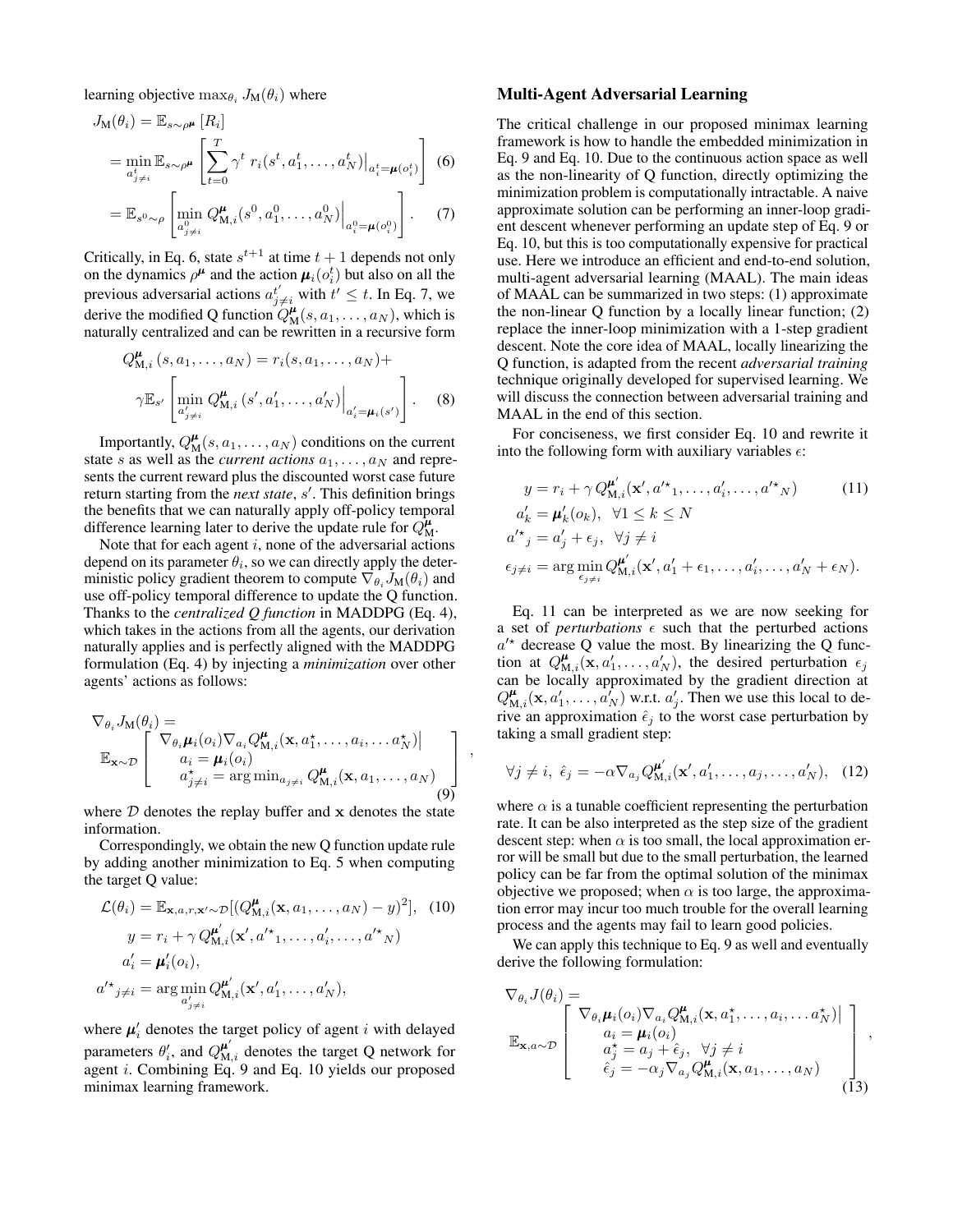## Algorithm 1: Minimax Multi-Agent Deep Deterministic Policy Gradient (M3DDPG) for N agents

#### for episode  $= 1$  to M do

Initialize a random process  $\mathcal N$  for action exploration, and receive initial state information  $\mathbf x$ for  $t = 1$  to max-episode-length do

for each agent *i*, select action  $a_i = \mu_{\theta_i}(o_i) + \mathcal{N}_t$  w.r.t. the current policy and exploration Execute actions  $a = (a_1, \dots, a_N)$  and observe reward r and new state information  $\mathbf{x}'$ Store  $(x, a, r, x')$  in replay buffer  $D$ , and set  $x \leftarrow x'$ 

for agent  $i = 1$  to N do

Sample a random minibatch of S samples  $(x^k, a^k, r^k, x'^k)$  from  $D$ Set  $y^k = r_i^k + \gamma Q_{\mathsf{M},i}^{\mathsf{u}'}(\mathbf{x}'^k, a_1', \dots, a_N')|_{a_i' = \mathsf{u}_i'(o_i^k), a_{j \neq i}' = \mathsf{u}_j'(o_j^k) + \hat{\epsilon}_j'}$  with  $\hat{\epsilon}_j'$  defined in Eq. 14 Update critic by minimizing the loss  $\mathcal{L}(\theta_i) = \frac{1}{S} \sum_k \left( y^k - Q_{\text{M},i}^{\mu}(\mathbf{x}^k, a_1^k, \dots, a_N^k) \right)^2$ 

Update actor using the sampled policy gradient with  $\hat{\epsilon}_i$  defined in Eq. 13:

$$
\nabla_{\theta_i} J \approx \frac{1}{S} \sum_k \nabla_{\theta_i} \mu_i(o_i^k) \nabla_{a_i} Q_{\mathbf{M},i}^{\mu}(\mathbf{x}^k, a_1^{\star}, \dots, a_i, \dots, a_N^{\star}) \Big|_{a_i = \mu_i(o_i^k), a_{j \neq i}^{\star} = a_j^k + \hat{\epsilon}_j}
$$

end for

Update target network parameters for each agent  $i: \theta_i' \leftarrow \tau \theta_i + (1 - \tau) \theta_i'$ end for end for

and

$$
\mathcal{L}(\theta_i) = \mathbb{E}_{\mathbf{x},a,r,\mathbf{x}'}[(Q_{\mathbf{M},i}^{\boldsymbol{\mu}}(\mathbf{x}, a_1, \dots, a_N) - y)^2], \quad (14)
$$

$$
y = r_i + \gamma Q_{\mathbf{M},i}^{\boldsymbol{\mu}'}(\mathbf{x}', a'^*_{1}, \dots, a'_{i}, \dots, a'^*_{N})
$$

$$
a'_{k} = \boldsymbol{\mu}'_{k}(o_{k}), \quad \forall 1 \leq k \leq N
$$

$$
a'^*_{j} = a'_{j} + \hat{\epsilon}'_{j}, \quad \forall j \neq i
$$

$$
\hat{\epsilon}'_{j} = -\alpha_{j} \nabla_{a'_{j}} Q_{\mathbf{M},i}^{\boldsymbol{\mu}'}(\mathbf{x}, a'_{1}, \dots, a'_{N}),
$$

where  $\alpha_1, \ldots, \alpha_N$  are additional parameters. MAAL only requires one additional gradient computation, and can be executed in a fully end-to-end fashion. Finally, combining Eq. 13 and Eq. 14 completes MAAL. The overall algorithm, M3DDPG, is summarized as Algo. 1.

#### **Discussion**

Connection to Adversarial Training *Adversarial training* is a robust training approach for deep neural networks on supervised learning (Goodfellow, Shlens, and Szegedy 2014; Miyato, Dai, and Goodfellow 2017; Wu, Bamman, and Russell 2017). The core idea is to force the classifier to predict correctly even when given *adversarial examples*, which are obtained by adding a small adversarial perturbation to the original input data such that the classification loss can be decreased the most. Formally, suppose the classification loss function is  $\mathcal{L}(\theta) = \mathbb{E}_{x,y} [f_{\theta}(x; y)]$  with input data x and label  $y$ . Adversarial training aims to optimize the following adversarial loss instead

$$
\mathcal{L}_{\text{adv}}(\theta) = \mathbb{E}_{x,y} \left[ f_{\theta}(x + \epsilon^*; y) \right] \tag{15}
$$
\n
$$
\epsilon^* = \arg \max_{\|\epsilon\| \le \alpha} f_{\theta}(x + \epsilon; y).
$$

The core technique to efficiently optimize  $\mathcal{L}_{adv}(\theta)$  is to locally linearize the loss function at  $f_{\theta}(x; y)$  and approximate  $\epsilon^*$  by the scaled gradient.

Thanks to the centralized Q function, which takes the actions from all the agents as part of the input, we are able to easily inject the minimax optimization (Eq. 11) and represent it in a similar way to adversarial training (Eq. 15) so that we can adopt the similar technique to effectively solve our minimax optimization in a fully end-to-end fashion.

Connection to Single Agent Robust RL M3DDPG with MAAL can be also viewed as the special case of robust reinforcement learning (RRL) (Morimoto and Doya 2005) in the single agent setting, which aims to bridge the gap between training in simulation and testing in the real world by adding adversarial perturbations to the transition dynamics during training. Here, we consider the multi-agent setting and add worst case perturbations to *actions* of opponent agents during training. Note that in the perspective of a single agent, perturbations on opponents' actions can be also considered as a special adversarial noise on the dynamics.

**Choice of**  $\alpha$  In the extreme case of  $\alpha = 0$ , M3DDPG degenerates to the original MADDPG algorithm while as  $\alpha$ increases, the policy learning tends to be more robust but the optimization becomes harder. In practice, using a fixed  $\alpha$  throughout training can lead to very unstable learning behavior due to the changing scale of the gradients. The original adversarial training paper (Goodfellow, Shlens, and Szegedy 2014) suggests to compute  $\epsilon$  with a fixed norm, namely  $g = \nabla_x f_\theta(x; y)$ ,  $\hat{\epsilon} = \alpha \frac{\hat{g}}{\|g\|}$ , where x denotes the input data to the classifier and  $y$  denotes the label. Accordingly, in our M3DDPG algorithm, we can adaptively compute the perturbation  $\hat{\epsilon}_i$  by

$$
g = \nabla_{a_j} Q_{\mathbf{M},i}^{\boldsymbol{\mu}}(\mathbf{x}, a_1, \dots, a_N), \quad \hat{\epsilon}_j = -\alpha_j \frac{g}{\|g\|}.
$$
 (16)

Eq. 16 generally works fine in practice but in some hard multi-agent learning environments, unstable training behav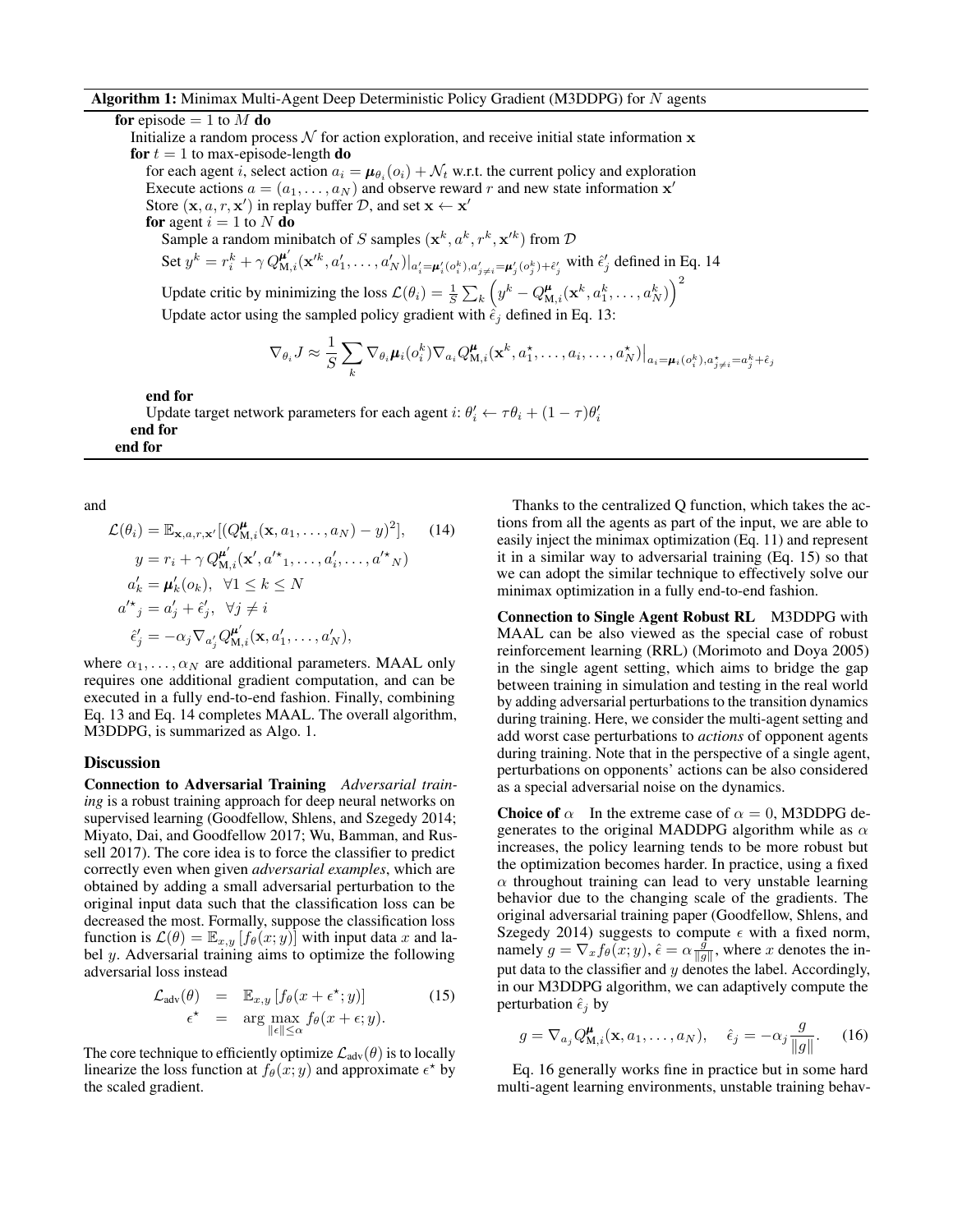ior can be still observed. We suspect that it is because the changing norm of actions in these situations. Different from the supervised learning setting where the norm of the input data  $x$  is typically stable, in reinforcement learning the norm of actions can drastically change even in a single episode. Therefore, it is possible to see cases that even a perturbation with a small fixed norm overwhelms the action  $a_i$ , which may potentially lead to computational stability issue. Therefore, we also introduce the following alternative for adaptive perturbation computation:

$$
g = \nabla_{a_j} Q_{\mathbf{M},i}^{\mu}(\mathbf{x}, a_1, \dots, a_N), \quad \hat{\epsilon}_j = -\alpha_j \|a_j\| \frac{g}{\|g\|}. \tag{17}
$$

Lastly, note that in a mixed cooperative and competitive environment, ideally we only need to add adversarial perturbations to competitors. But empirically we observe that also adding (smaller) perturbations to collaborators can further improve the quality of learned policies.

## 5. Experiments

We adopt the same *particle-world* environments as the MAD-DPG paper (Lowe et al. 2017) as well as the training configurations.  $\alpha$  is selected from a grid search over 0.1, 0.01 and 0.001. For testing, we generate a fixed set of 2500 environment configurations (i.e., landmarks and birthplaces) and evaluate on this fixed set for a fair comparison.



Figure 1: Illustrations of some environments we consider, including *Physical Deception* (left) and *Predator-Prey* (right).

## Environments

The particle world environment consists of  $N$  cooperative agents,  $M$  adversarial agents and  $L$  landmarks in a twodimensional world with continuous space. We focus on the four mixed cooperative and competitive scenarios to best examine the effectiveness of our minimax formulation.

Covert communication This is an adversarial communication environment, where a speaker agent ('Alice') must communicate a message to a listener agent ('Bob') ( $N = 2$ ), who must reconstruct the message at the other end. However, an adversarial agent ('Eve')  $(M = 1)$  is also observing the channel, and wants to reconstruct the message — Alice and Bob are penalized based on Eve's reconstruction, and thus Alice must encode her message using a randomly generated *key*, known only to Alice and Bob.



Figure 2: Comparison between M3DDPG (Minimax) and classical MADDPG (MA) on the four mixed competitive environments. Each bar cluster shows the 0-1 normalized score for a set of competing policies in different roles (agent vs adversary), where a higher score is better for the agent. In all cases, M3DDPG outperforms MADDPG when directly pitted against it.

**Keep-away** This scenario consists of  $L = 1$  target landmark,  $N = 2$  cooperative agents and  $M = 1$  adversarial agent. Cooperating agents need to reach the landmark and keep the adversarial agent away from the landmark by pushing it while the adversarial agent must stay at the landmark to occupy it.

**a** single target landmark from a total of  $L = 2$  landmarks. They are rewarded based on the minimum distance of any adversary distance to the target, learn to spread out and cover does not know which of the landmarks is the correct one. **Physical deception** Here,  $N = 2$  agents cooperate to reach agent to the target (so only one agent needs to reach the target landmark). However, a lone adversary  $(M = 1)$  also desires to reach the target landmark; the catch is that the adversary Thus the cooperating agents, who are penalized based on the all landmarks so as to deceive the adversary.

**Predator-prey** In this variant of the classic predator-prey game,  $N = 3$  slower cooperating agents must chase the faster adversary  $(M = 1)$  around a randomly generated environment with  $L = 2$  large landmarks impeding the way. Each time the cooperative agents collide with an adversary, the agents are rewarded while the adversary is penalized.

#### Comparison to MADDPG

To evaluate the quality of learned policies trained by different algorithms in competitive scenarios, we measure the performance of agents trained by our M3DDPG and agents by classical MADDPG in the roles of both normal agent and adversary in each environment.

The results are demonstrated in Figure 2, where we measure the rewards of the normal agents in different scenarios and normalize them to 0-1. We notice that in all the environments, the highest score is achieved when the M3DDPG agents play as the normal agents against the MADDPG adversary (Minimax vs MA); while the lowest score is when the MADDPG agents act as normal agents against the M3DDPG adversary (MA vs Minimax). This indicates that policies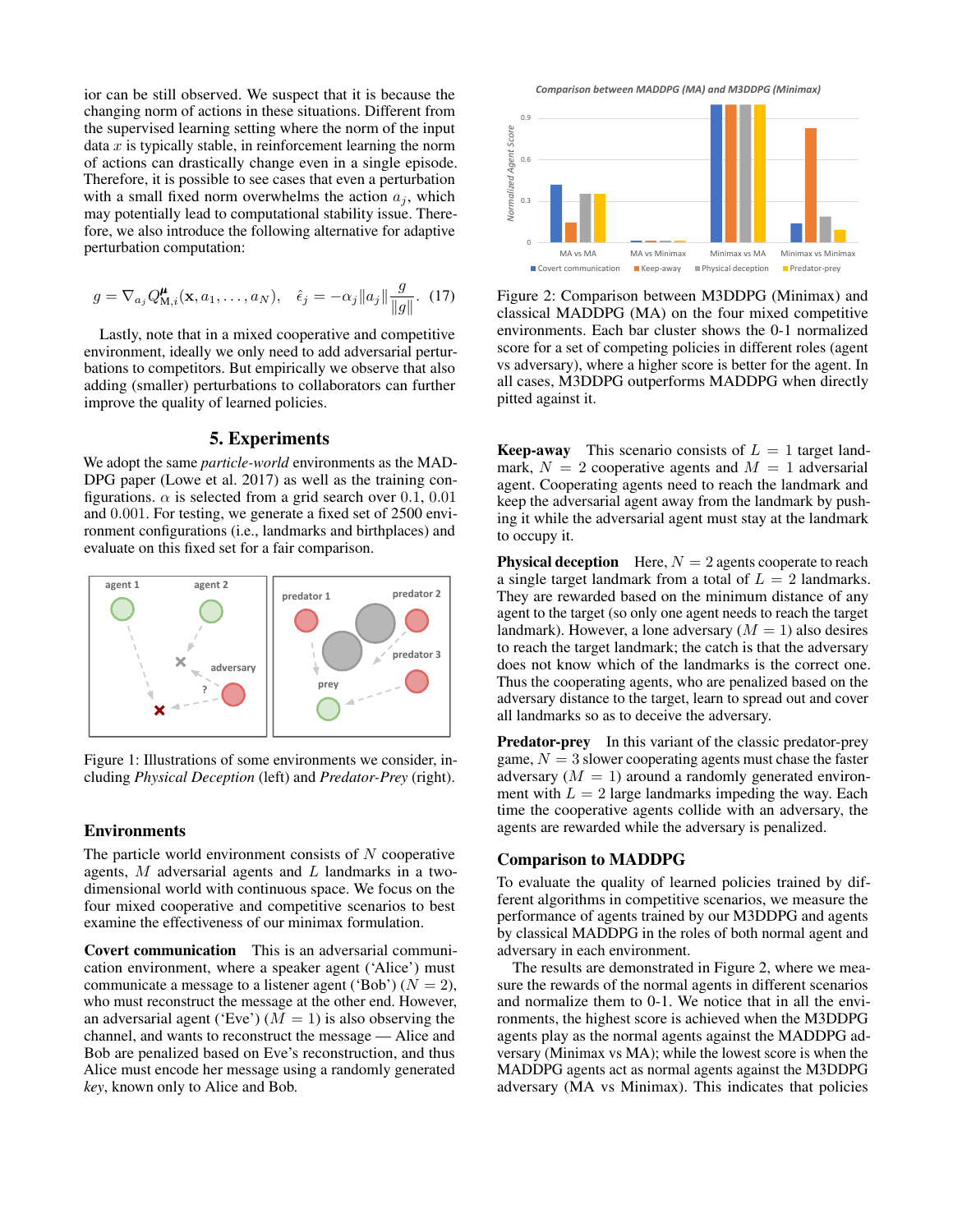

Figure 3: Performances of M3DDPG (Minimax, red) and MADDPG (MA, blue) under the *worst situation*, i.e., against the *disruptive adversaries*, on convert communication, keep-away, physical deception and predator-pray from left to right. The y-axis denotes the reward of normal agents (fixed) and x-axis denotes the training episodes performed of the disruptive adversaries. Higher reward implies a more robust policy. Agents trained by M3DDPG (Minimax) perform better on all the scenarios.

trained by M3DDPG have much higher quality than original MADDPG.

## Evaluation with Disruptive Adversaries

Instead of M3DDPG and MADDPG directly competing against each other, now we consider their performances in the *worst* possible situations through their individual competitions against *disruptive adversaries*. We construct disruptive adversaries by (1) fixing the trained normal agents (M3DDPG or MADDPG); (2) setting the reward of the disruptive adversary as the negative value of normal agents' reward (so that the problem becomes zero-sum); and then (3) using DDPG to train the disruptive adversary from scratch under the zerosum reward setting.

In the particle world environment, the competitive scenarios are generally not zero-sum, which implies that according to the default reward function, the adversaries may have different purposes rather than directly disrupting the normal agents. So, in order to evaluate the effectiveness our minimax optimization in the worst situation, we convert every problems into a zero-sum form and compare the performances of our M3DDPG agents as well as the MADDPG agents against this artificially constructed adversaries. Moreover, since each of our four environments has only 1 adversary, after fixing the normal agents, the learning problem degenerates to the single agent setting and classical DDPG is sufficient to stably train a disruptive adversary.

The results are shown in Figure 3, where we plot the reward of the fixed normal agents of different algorithms as the training of the disruptive adversaries progresses until convergence. Note that due to the different environment designs, the difficulty for the disruptive agents to break the strategy of normal agents varies: for example, in *convert communication*, since the private key is not accessible to the adversary agent, breaking the encrypted communication will be very hard; while in *physical deception*, since we do not allow communication and fix the normal agents, a smart enough adversary may easily infer the target landmark by observing the initial behavior of the two cooperative agents. Nevertheless, despite these intrinsic properties, the M3DDPG agents (Minimax) achieves higher reward in all the scenarios, which implies better robustness even in the worst situation.

# 6. Conclusion

In this paper, we propose a novel algorithm, minimax mulitagent deep deterministic policy gradient (M3DDPG), for robust multi-agent reinforcement learning, which leverages the minimax concept and introduces a minimax learning objective. To efficiently optimize the minimax objective, we propose MAAL, which approximates the inner-loop minimization by a single gradient descent step. Empirically, M3DDPG outperforms the benchmark methods on four mixed cooperative and competitive scenarios.

Nevertheless, due to the single step gradient approximation in MAAL, which is efficient in computation, an M3DDPG agent can only explore locally worst situation during the evolving process at training, which can still lead to unsatisfying behavior when testing opponents have drastically different strategies. It will be an interesting direction to re-examine the robustness-efficiency trade-off in MAAL and further improve policy learning by placing more computations on the minimax optimization. We leave this as our future work.

#### References

Busoniu, L.; Babuska, R.; and De Schutter, B. 2008. A comprehensive survey of multiagent reinforcement learning. *IEEE Transactions on Systems Man and Cybernetics Part C Applications and Reviews* 38(2):156.

Finn, C.; Abbeel, P.; and Levine, S. 2017. Model-agnostic metalearning for fast adaptation of deep networks. *arXiv preprint arXiv:1703.03400*.

Foerster, J. N.; Assael, Y. M.; de Freitas, N.; and Whiteson, S. 2016a. Learning to communicate with deep multi-agent reinforcement learning. *CoRR* abs/1605.06676.

Foerster, J. N.; Assael1, Y. M.; de Freitas, N.; and Whiteson, S. 2016b. Learning to Communicate to Solve Riddles with Deep Distributed Recurrent Q-Networks.

Foerster, J.; Farquhar, G.; Afouras, T.; Nardelli, N.; and Whiteson, S. 2017. Counterfactual multi-agent policy gradients. *arXiv preprint arXiv:1705.08926*.

Foerster, J.; Chen, R. Y.; Al-Shedivat, M.; Whiteson, S.; Abbeel, P.; and Mordatch, I. 2018. Learning with opponent-learning awareness. In *Proceedings of the 17th International Conference on Autonomous Agents and MultiAgent Systems*, 122–130.

Gao, C.; Mueller, M.; and Hayward, R. 2018. Adversarial policy gradient for alternating markov games.